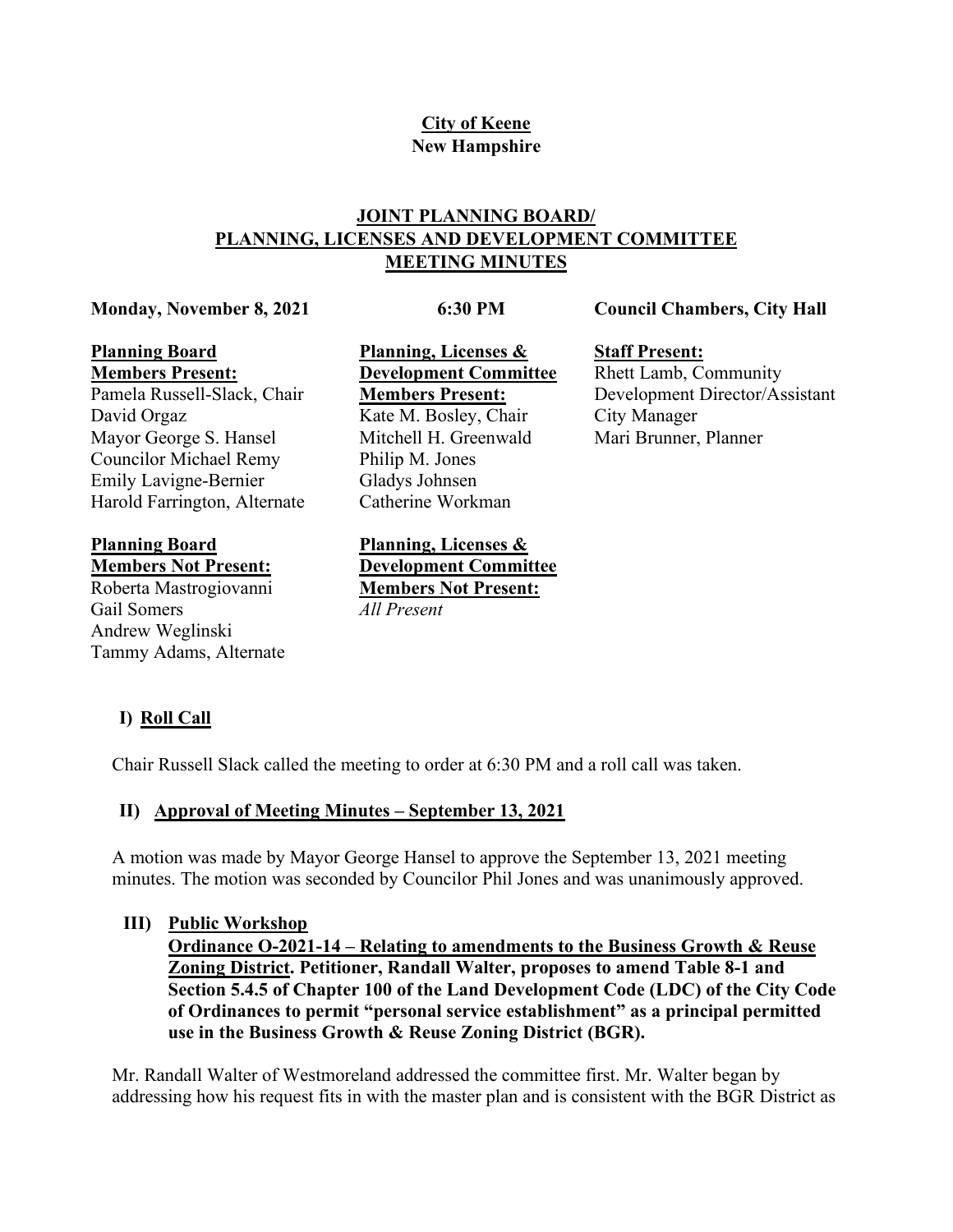well as how this use is similar to other uses in the area. He noted this application is not for a single use but a relatively small zoning district, which has two very large properties; the Kingsbury property and the City property. Mr. Walter stated 310 Marlboro Street is a mixed use building under a redevelopment plan with the hope of making it a very active and vibrant site. It includes new tenants and fit ups. Residents who are going to be occupying the site will be Modestman Brewing, MC2 School, and Jack's Crackers, to name a few. They are also working with Revision Energy to bring solar to this site.

Mr. Walter stated this request to include a personal service establishment in the zone stems from what is permitted in this zone; light industrial, multi family, small restaurants (under 50 seats), neighborhood grocery stores, and gyms and felt these uses are not that different from personal care service. He added with this redevelopment they are looking for a healthy mix and added the small businesses are ones who have just graduated from being an in home business and felt the BGR District can accommodate some of these transitions. Mr. Walter felt personal care service is compatible as it is permitted in the Neighborhood Business District, which is an adjoining zone. As far as patterns and consistency with others, this use is similar to a gym or having a meeting in an office. Parking for this use is minimal, meetings are only by appointment and hence the use is less intrusive when compared perhaps to a restaurant for 50 people or a small grocery store.

Mr. Walter stated he would like to explain how buildings like this can be developed in the spirit of the master plan. For instance, light industrial uses are typically on the first floor of a building. The buildings in the BGR District have second floors and the second floor is where these uses would be conducted, which could be difficult for light industrial uses. There will be an elevator added at 310 Marlboro Street for second floor access. This concluded Mr. Walter's presentation.

Councilor Jones thanked the petitioner for bringing this item forward and felt this is a good fit for the BGR District.

Chair Russell-Slack asked for staff comments.

Planner Mari Brunner addressed the committee. She indicated with respect to rezoning, the committee should be looking at the suitability of this use for the entire district. Hence, looking at the consistency of the proposed rezoning request with the Master Plan.

Ms. Brunner went on to say that the Business Growth and Reuse (BGR) District was established in 2017 as part of the Marlboro Street rezoning effort. The intent of the District is to serve as an additional downtown zoning district that provides opportunity for redevelopment of this area which was zoned industrial. Also, for revitalization of a former industrial area in an environmentally sensitive manner that is of a scale and type compatible with adjacent residential neighborhoods.

Ms. Brunner went on to say, the intent of the rezoning initiative in 2017 was to encourage redevelopment of the area with industrial and business uses that were cleaner and more environmentally friendly than traditional smoke stack industrial uses. This Ordinance proposes to introduce Personal Service Establishment as a principal permitted use in the BGR District. Personal Service Establishment is defined in the Zoning Regulations as an establishment that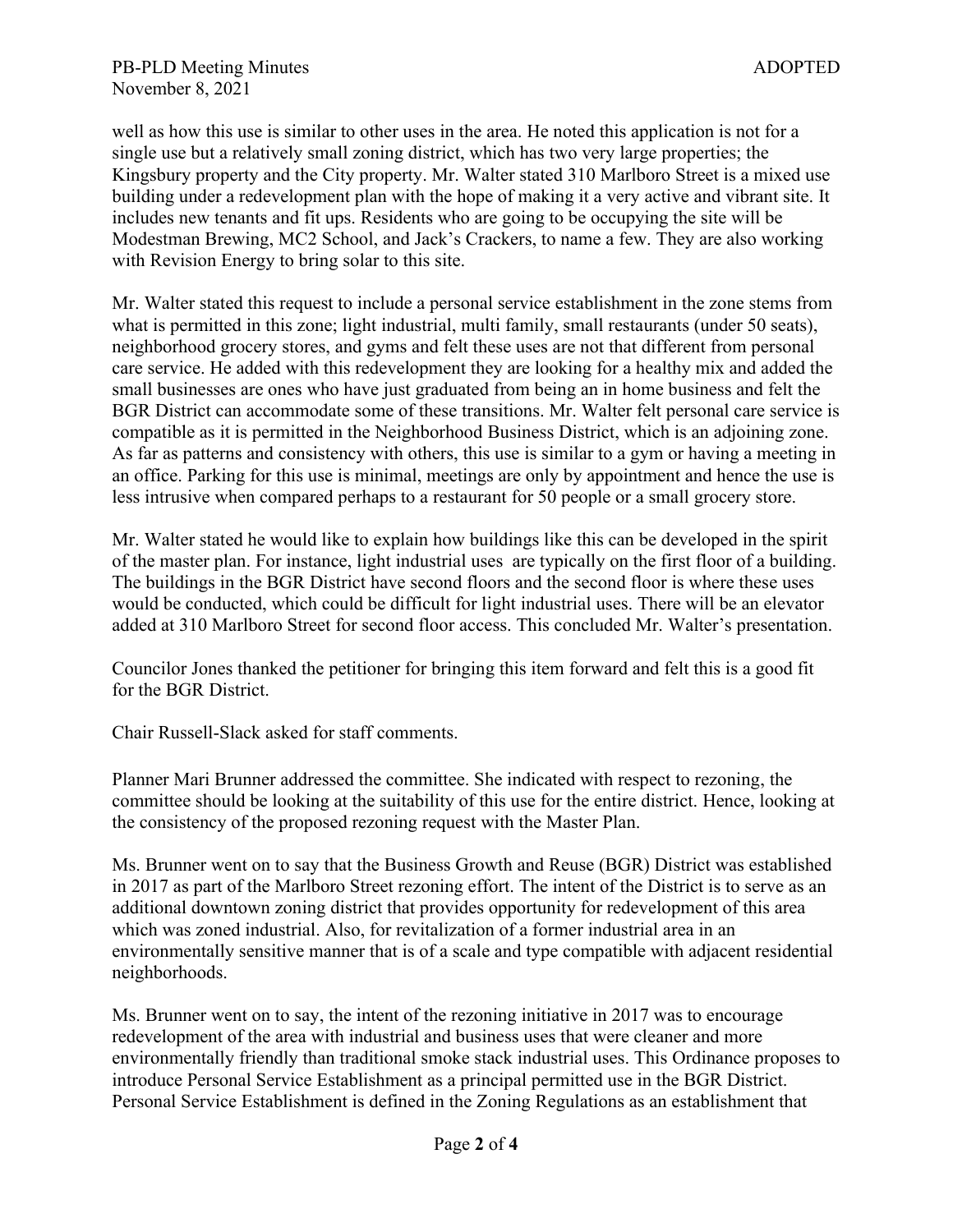provides services of a personal nature including, but not limited to, barbershops or hair salons, spas, nail salons, laundromats, dry cleaners, tailors, tattoo or body piercing parlors.

The BGR District is surrounded by the Residential Preservation District to the west, which is largely limited to single family dwellings. The Neighborhood Business District is to the south along Marlboro Street, which promotes small-scale commercial development. The Medium Density District and a small portion of the Downtown Growth District are to the north. The Low Density District is to the east. Personal Service is already permitted in the Neighborhood Business and Downtown Growth Districts. Ms. Brunner called the committee's attention to page 9 of their packets, which outlines the current uses in the BGR District.

With respect to consistency with the master plan, the plan includes Marlboro Street as a Strategic Planning Area. On Page 119 of the Plan, it states, "*To the east side of Main Street, along Marlboro Street, there are similar opportunities to balance higher density housing with the existing single- and two-family residential neighborhoods. There is also the opportunity to extend light commercial uses from the Main Street roundabout to the Public Works Facility just before Optical Avenue. As this area transitions towards the Optical Avenue gateway into the community from Route 101, the inclusion of a higher density of industrial/manufacturing/business/office uses should be pursued with the provision of connections to adjacent neighborhoods, creating a walkable area.*"

Ms. Brunner noted there is also reference to the 2002 Transportation Master Plan, which talks about making connections between this area, the Rail Trail and some of the adjacent neighborhoods. Ms. Brunner stated some of the uses have limitations in this district, such as restaurants calling for 50 seats or less, or for instance 30,000 square feet or less. This concluded staff comments.

Councilor Jones asked whether there was any other district where this use does not exist and might be a good fit. The Councilor asked whether now would be the time to change other zones to be able to accommodate this use. Ms. Brunner said the use is just being proposed today for the BGR District. If other districts were to be considered, then the item would have to be re-noticed.

The Chair asked for public comment. With no public comment, the Chair closed the public hearing.

A motion was made by Mayor Hansel that the Planning Board find this Petition consistent with the City's Master Plan. The motion was seconded by Councilor Remy and was unanimously approved.

A motion was made by Chair Bosley of the Planning, Licenses and Development Committee requesting that the Mayor set a public hearing for Ordinance O-2021-14. The motion was seconded by Councilor Philip Jones and was unanimously approved.